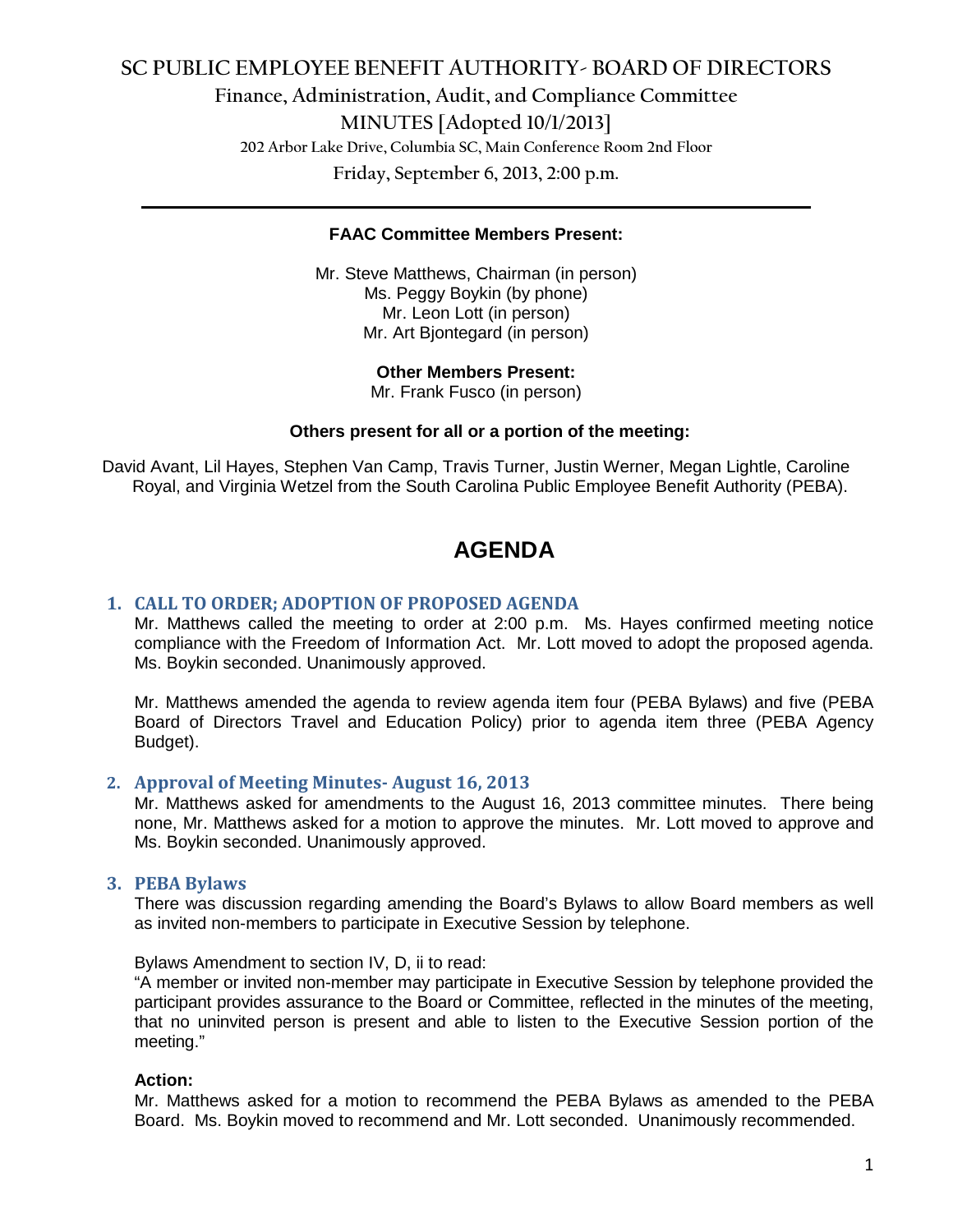# **SC PUBLIC EMPLOYEE BENEFIT AUTHORITY- BOARD OF DIRECTORS Finance, Administration, Audit, and Compliance Committee MINUTES [Adopted 10/1/2013] 202 Arbor Lake Drive, Columbia SC, Main Conference Room 2nd Floor**

**Friday, September 6, 2013, 2:00 p.m. \_\_\_\_\_\_\_\_\_\_\_\_\_\_\_\_\_\_\_\_\_\_\_\_\_\_\_\_\_\_\_\_\_\_\_\_\_\_\_\_\_\_\_\_\_\_\_\_\_\_\_\_\_\_\_\_\_\_\_\_\_\_\_\_\_\_\_\_\_\_\_\_**

# **4. PEBA Board of Director's Travel and Education Policies**

#### PEBA Travel Policy

The Committee reviewed a PEBA Travel Policy (draft) which was based upon the SC Deferred Compensation Commission's Travel policy. There was discussion regarding references to GSA, state, and federal travel regulations throughout the document.

#### Amendment:

In order to avoid the process of cross referencing outside sources, Mr. Matthews recommended inserting the GSA web address to all references to GSA rates and inserting state and federal travel limits to all references throughout the document.

#### **Action:**

Mr. Matthews asked for a motion to recommend the PEBA Travel Policy as amended to the PEBA Board. Mr. Lott moved to recommend and Ms. Boykin seconded. Unanimously recommended.

#### PEBA Education Policy

The Committee reviewed an education policy (draft) which was based upon the SC Deferred Compensation Commission's Education policy. David Avant, PEBA interim Director, advised the Committee that this policy would allow the annual PEBA Board retreat to serve as the required 15 hours of continued education per fiscal year. Ms. Boykin asked PEBA staff to research how other states structure their continuing education policies in comparison to the PEBA Board's proposed education policy. Mr. Avant highlighted organizations that could offer continuing education conferences and/or webinars: NASRA, NAGDCA, NCTR, NCPERS. Mr. Fusco proposed partnering with the Retirement Investment Commission for various continuing education opportunities. He also recommended 15 hours of continuing education on PEBA campus annually. Ms. Boykin suggested a Board member orientation program should be created for future, new Board members.

## **Action:**

Mr. Matthews asked for a motion to recommend the PEBA Education Policy to the PEBA Board. Ms. Boykin moved to recommend and Mr. Lott seconded. Unanimously recommended.

# **5. PEBA Agency Budget**

PEBA staff members Mr. Avant, Mr. Turner, and Ms. Royal summarized the Fiscal Year 2015 PEBA Agency Budget request to be submitted to the SC Office of State Budget by October 1, 2013. Mr. Avant indicated that the SC General Assembly annually approves the authorization of appropriations to the PEBA Agency from the Retirement and Health Trust Funds. For Fiscal Year 2015, the agency's budget request includes the removal of ten FTE positions and the relocation of funds into other operating expenses for anticipated IT assessments and improvements.

PEBA Staff confirmed the Agency will not be subject to an FTE reduction as a result of the State Budget Office reconciliation process. Per Mr. Fusco's request, staff confirmed the budget request does not include any movement of money from personal services to any other part of the budget.